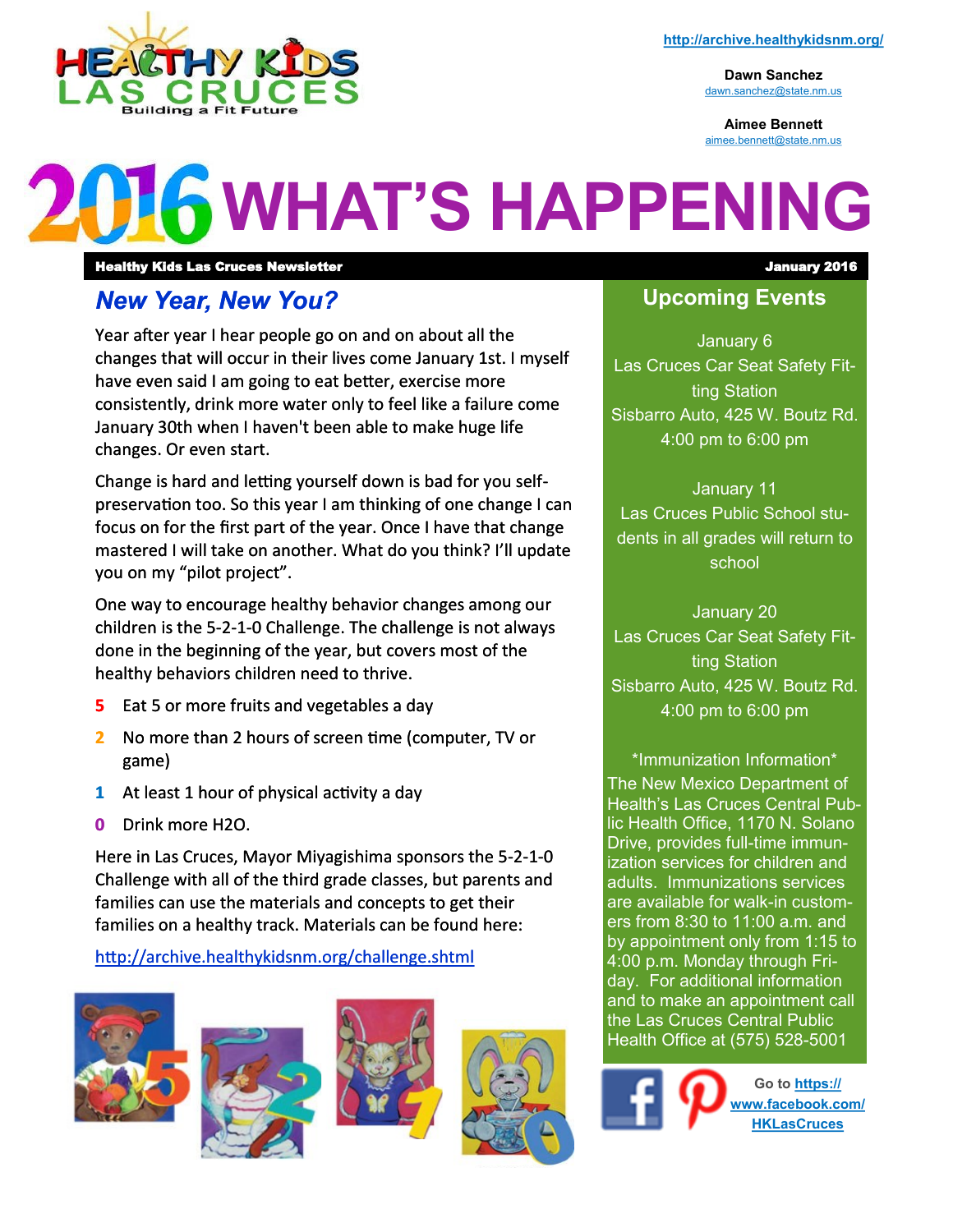#### **City of Las Cruces Water Polo Camp**

The City of Las Cruces Parks & Recreation Department will present a Water Polo instructional camp at the Regional Aquatic Center, 1401 E. Hadley Ave., from Jan. 19-22, 2016. The camp will offer fundamental instruction in the sport of water polo for children 6 to 12 years of age.

Registration will be Monday – Friday, 8 a.m. to 8:30 p.m. and on Saturday, 8 a.m. to 7:30 p.m., beginning Dec. 28, 2015 and ending Jan. 8, 2016, at the Regional Aquatic Center.

Camp fee is \$20 per person for four classes, age groups and camp times are:

| <b>Guppy Group Camp</b> | Shark Group Camp  |
|-------------------------|-------------------|
| Ages $6 - 9$            | Ages 10 - 12      |
| $6:30-7:30$ pm.         | $7:30 - 8:30$ pm. |
|                         |                   |

For more information: Contact the Las Cruces Regional Aquatic Center (575) 541-2782

> Community & Families **L e a d : M a r k J o h n s t o n** [mjohnston@las](mailto:mjohnston@las-cruces.org)-cruces.org City of Las Cruces Parks and Recreation Director



#### **Enjoy Your State Parks with a First Day Hike!**

New Mexico State Parks will sponsor free, guided hikes in 14 state parks on New Year's Day as part of America's State Parks First Day Hikes. First Day Hikes offer individuals and families an opportunity to begin the New Year rejuvenating and connecting with the outdoors by taking a hike on January 1, 2016 at a state park near you.



Park staff and volunteers will lead the hikes, which average from one to two miles or longer depending on the scheduled hike. In New Mexico, hikes will be offered at the following locations and times listed on the attached document

or on our website at [www.nmparks.com](http://www.nmparks.com)

Community & Regional Planning **L e a d : A n d y H u m e** [ahume@las](mailto:ahume@las-cruces.org)-cruces.org Downtown Coordinator, Las Cruces Community Development



### **Encouraging the kids to EAT more veggies!**

By the first week of November, salad bars were installed in all Las Cruces public schools. The District Nutrition Advisory Council has been discussing ways to increase usage of the salad bars.

One way is to encourage the students. At Doña Ana Elementary, the Nutrition Services Manager encourages the children by directly speaking to them to go to the salad bar and it works! Other suggestions have been adding salsa to the salad bar; and the idea of buying machines that chop all the veggies into a chopped salad, which are appropriate sized pieces for the students to eat. A final one is to put announcements on the morning announcements over the loud speaker about "what is on your salad bar today". Discussions will continue as new ideas emerge.

We will keep you posted.

Education Setting **L e a d : B a r b a r a B e r g e r** [b b e r g e r @ l c p s . k 1 2 . n m . u s](mailto:bberger@lcps.k12.nm.us) LCPS Health & Nutrition Specialist